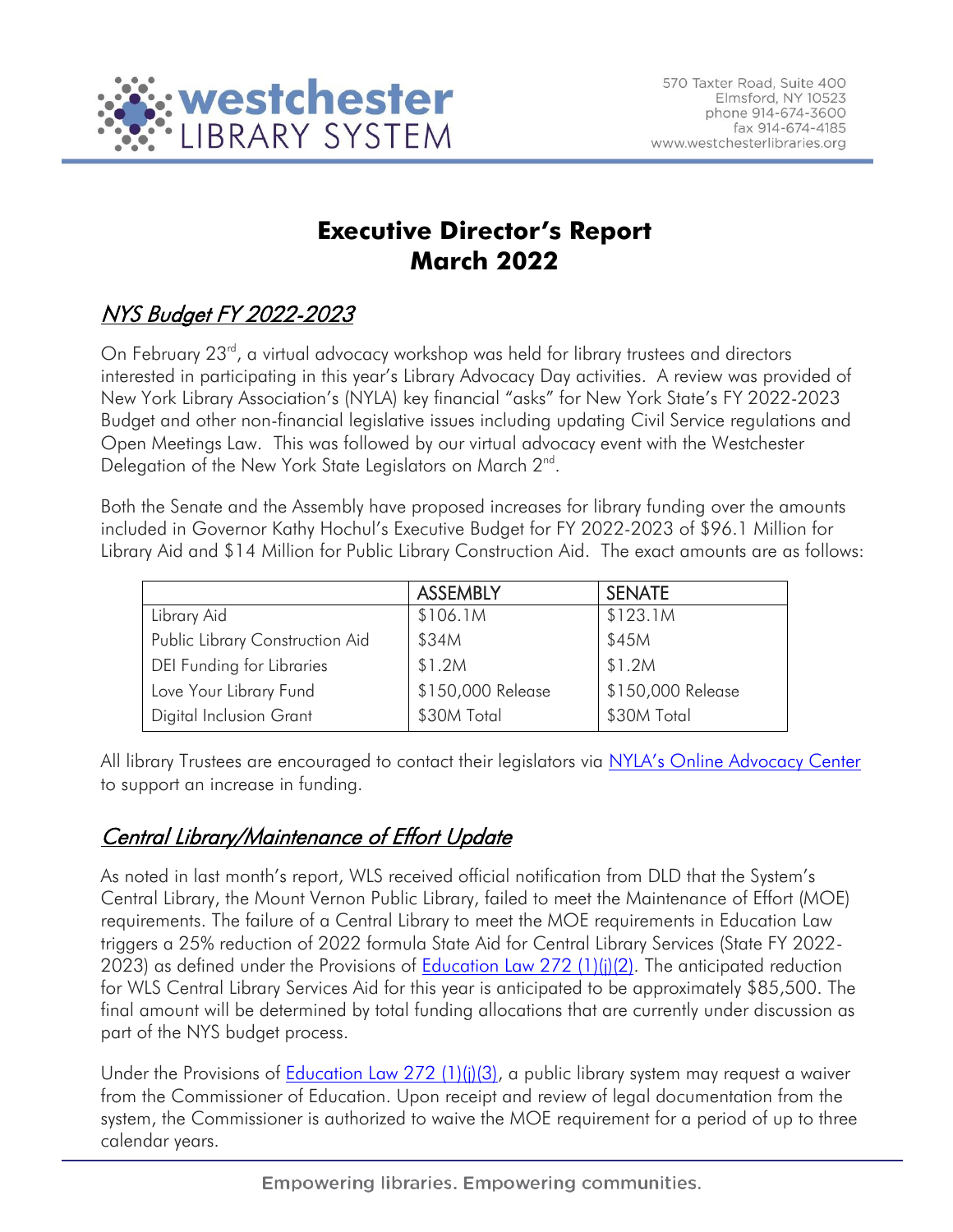The MOE waiver process, which WLS needs to complete, requires an explanation of why the triggering event occurred and what steps have been taken to address the cause of the MOE triggering event. The failure to meet the MOE requirement was triggered because the Mount Vernon Public Library's 2020 Annual Report has not yet been accepted and approved by DLD.

Three documents need to be successfully submitted to and approved by DLD to strengthen WLS's chances of having the MOE waiver approved if Mount Vernon Public Library is to remain as the System's Central Library:

- 2020 Annual Report the deadline for submission has passed, but approval by DLD is still required.
- Registration application the deadline for the completed application's review and approval by DLD is March 31, 2022. Final approval requires that the library's 2020 Annual Report be approved by DLD first so that the financial data from the 2020 Annual Report can be incorporated into the library's registration application.
- 2021 Annual Report the deadline for the submission was Tuesday, March 15, 2022. DLD approval of the 2021 Annual Report is contingent on approval of the 2020 Annual Report.

Dr. Kirchner and Executive Assistant Elise Burke have been working with Timur Davis, Director of the Mount Vernon Public Library, and his staff to move the 2020 Annual Report and the registration application forward so that the documents can be reviewed and approved by the Mount Vernon Public Library Board of Trustees and then forwarded to DLD for review and approval.

The Field Library in Peekskill has volunteered to serve as the Interim Central Library for the system during the time period of the waiver if necessary. The Field Library meets the requirements for a central library as defined in [Commissioner's Regulation 90.4](https://govt.westlaw.com/nycrr/Document/I3651a5a3c22211ddb29d8bee567fca9f?viewType=FullText&originationContext=documenttoc&transitionType=CategoryPageItem&contextData=(sc.Default)&bhcp=1). If the MOE waiver were to be filed with the Field Library as the Central Library, the 2022-2026 WLS Plan of Service would need to be updated to reflect this change.

### Cataloging Services

Manager of Cataloging Services Douglas Wray attended the January meeting of the Public Library Directors Association (PLDA) Integrated Library System (ILS) Committee to discuss their idea of changing certain subject headings in the catalog. The project would have been similar in nature to last year's "aliens" and "illegal aliens" project. The latest headings in question contain the phrase "foreign language(s)", and the idea was to change them to "world language(s)." It was decided that the member libraries are content to leave the "foreign language(s)" subject headings as they are, and focus instead on signage in their buildings.

The OCLC data reclamation project is progressing. This will update OCLC's accounting of the WLS member libraries' holdings in the huge WorldCat bibliographic database, making more of our materials discoverable and available for interlibrary loan. In the latest phase, Systems Librarian Lindsay Stratton uploaded the WLS catalog to OCLC.

Mr. Wray and Ms. Stratton have been assisting several member libraries with the process of ordering their materials. The Evergreen ILS and the various vendors used by the libraries have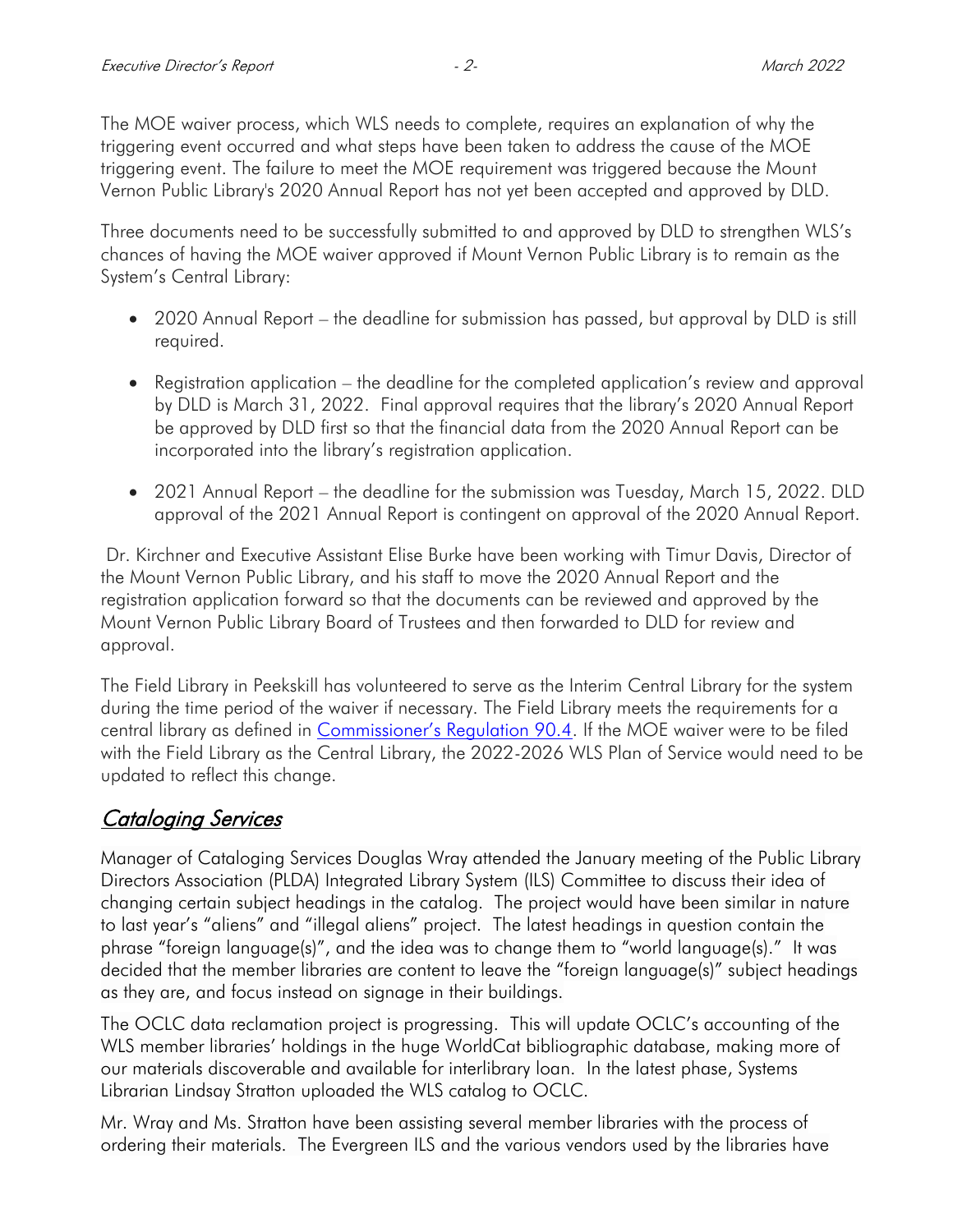exacting requirements for ordering, and help is sometimes needed, especially with correctly and thoroughly completing online order forms.

The WLS catalogers perform original cataloging when a request from a member library cannot be filled by a MARC record from a vendor, or by a bibliographic record found in the OCLC database. Here are three examples of original cataloging done recently by Mr. Wray:

Significant Habitats in the Town of Pound Ridge, Westchester County, New York: Report to the Town of Pound Ridge, the Hudson River Estuary Program, and the Westchester Community Foundation / by Christopher Graham, Elise Heffernan, and Gretchen Stevens

This scientific study was previously conducted in 2018; cataloged for Pound Ridge Library.

The Laughing Brain: a Hierarchy of Humor by Mental and Neural Levels / David V. Forrest, M.D.

This is another scientific work—an unusual and interesting one which explores the relationship between brain structure and function and different types of humor; cataloged for Rye Free Reading Room.

A Spiritual Erotic Expression of Love / Faith Walters

This music CD consists of a hymn composed and performed by Faith Walters, Founder and CEO of Women and Men of Excellence Outreach Ministries in Mount Vernon. The hymn thanks God for the gift of human sexuality; cataloged for Mount Vernon Public Library.

### Digital Equity Initiatives

### WESTCHESTER COMMUNITY FOUNDATION (WCF) PROJECT

Joe Maurantonio, Director of Special Projects, and Dana Hysell Alongi, Project Relations Specialist, have worked to complete the training and distribution efforts for the Westchester Community Foundation's (WCF) grant with emphasis on Digital Equity Initiatives (\$158,000).

Chromebooks and Hotspots were ordered, received and prepared for families as part of this grant. Prior to each distribution, devices were charged and WLS informational materials were added to the carry bags provided. During the Summer and Fall months, the WLS team worked to connect directly with family recipients who had previously been engaged in Head Start programs and locations operated by Westchester Community Opportunity Program (WestCOP). During this phase of the program, 160 eligible families were contacted.

As the WestCOP phase was ending, WLS connected with Family Services of Westchester (FSW) who were slowly taking over and renovating the WestCOP Head Start programs and locations. During the last weeks of November and first weeks of December, a strong partnership was formed and distribution and training occurred. Unfortunately, the holidays and facility closings due to the Covid Omicron variant slowed the progress a bit.

Mid-January through the last week of February, distribution and training for Chromebooks and Hotspots was facilitated for an additional 115 families in the communities of Mamaroneck, Mount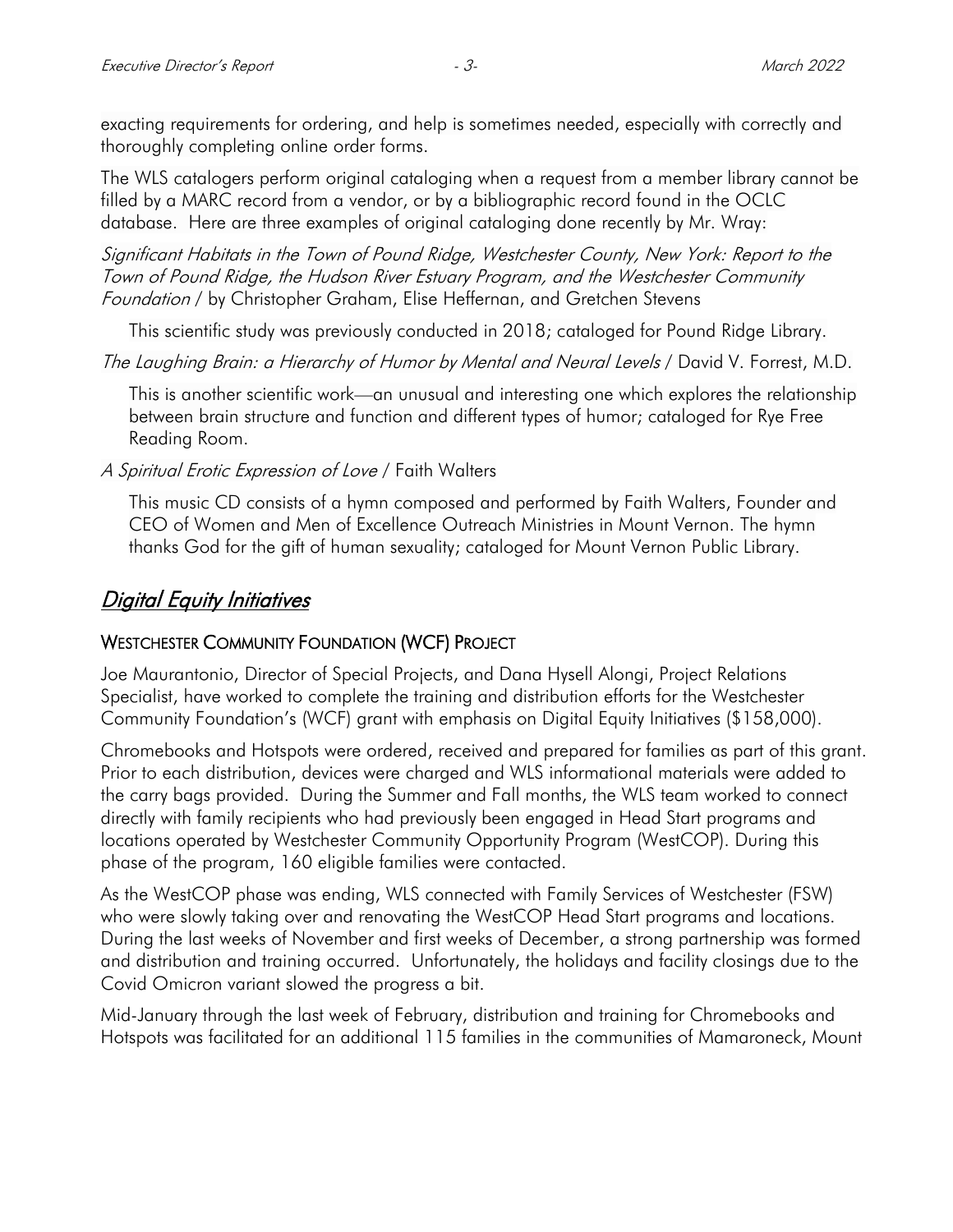| <b>WestCOP Families</b> | 30 Chromebooks               |
|-------------------------|------------------------------|
| Yonkers Reentry         | 15 Chromebooks               |
| l FSW Families          | 146 Chromebooks and Hotspots |

Vernon, Port Chester, White Plains and Yonkers. Total distributions in this phase of the project included:

#### AMERICAN RESCUE PLAN ACT (ARPA) GRANT

While continuing the WCF grant work, Mr. Maurantonio began working with Nate Hill, Director of the Metropolitan New York Library Council (METRO) on the Institute of Museum and Library Services (IMLS) federal American Rescue Plan Act (ARPA) funding. For approximately eight weeks Mr. Hill, Mr. Maurantonio and representatives from Brooklyn Public Library, Queens Public Library and New York Public Library met to discuss the grant parameters and refine opportunities. With the assistance of Pat Brigham, WLS Director of Development, and Dr. Kirchner, a grant request was submitted to METRO for approximately \$240,000.

The funds awarded (\$199,856) to the Westchester Library System (WLS) are to support digital inclusion efforts to reach and assist residents with Internet connectivity through hotspots, accessible Wi-Fi, and digital content and related resources, particularly in support of education, health, and workforce development needs. The funding is to cover costs associated with library services including personnel, technology, training, materials, supplies and equipment.

WLS crafted a grant around a core team of four to five staff members who would travel into several Westchester areas (as identified by recent census information) with plans to reach underserved populations including those with high poverty, limited internet access, historically marginalized and systemically oppressed communities, people for whom English is a new language, immigrants, homeless individuals, the unemployed, individuals with learning disabilities, older adults (65+), and/or other underserved populations.

WLS will use space in locations identified as reliable non-profit community partners. Additionally, WLS is working with a sub-contractor to provide a "Digital Equity Van" (eVan) and driver/facilitator who will assist with staff transportation and community training. Through consistent branding and an engaged public relations team, the eVan will allow for greater promotion of the project. To quickly connect with our patrons, WLS is currently seeking to hire two bilingual trainers to support the project objectives. As a drop-in service, community patrons will have access to devices, support, information and training inside and outside of the eVan.

### **OTHER ACTIVITIES**

Mr. Maurantonio and Ms. Hysell Alongi recently attended several training opportunities including the School, Health & Libraries Broadband Coalition meetings, WLS Diversity, Equity and Inclusion (DEI) Focus Groups, WLS Library Advocacy Day and Net Inclusion 2022.

Additionally, Ms. Hysell Alongi coordinated and hosted the WLS Library Advocacy Day activities and continues to host the Youth Services Check-In.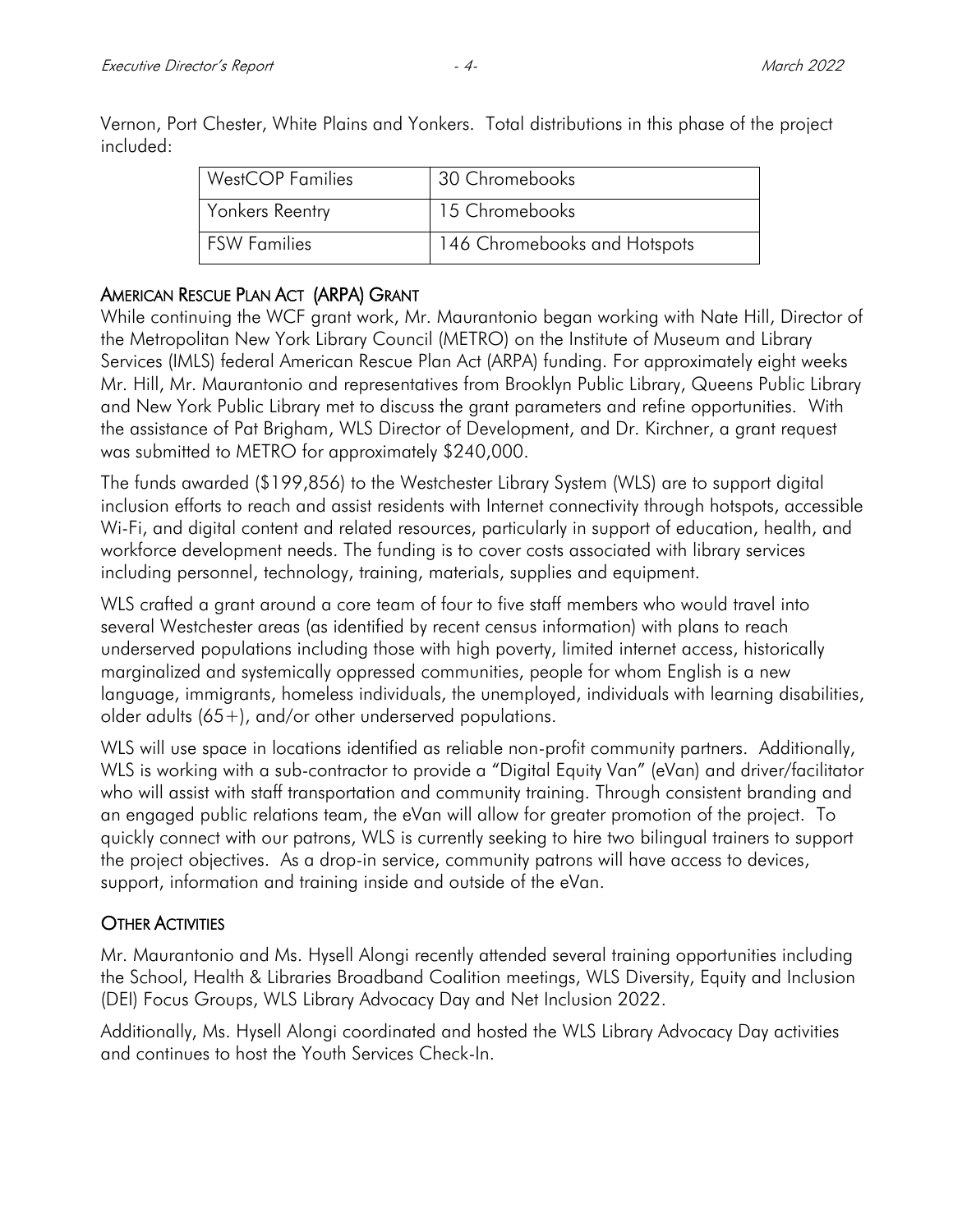## **Information Technology (IT)**

Over the past month, the WLS Information Technology (IT) Department has moved forward on multiple major projects including wireless upgrades and the rebuild of the Local Area Network (LAN). The wireless project is near completion. All libraries who use WLS IT services have been upgraded with new wireless network equipment. Library internet circuits for the wireless service have either been installed or boosted to the minimum speed of 300Mb.

With the rebuilding of the LAN, WLS IT is in the final stage of deciding on a new Internet Service Provider (ISP). The new service will offer 1000Mb per location, a drastic upgrade from the current 100Mb that is available at each participating member library location. Several information sessions have been held with the PLDA Technology Committee, with an open invitation for any interested library director to attend, to help explain the changes that are involved with the new LAN, ISP provider and new network equipment which will be installed at the participating member libraries. Libraries have been asked to provide information about their future networking goals to assist WLS IT in the LAN rollout process.

A new publication, the WLS IT Newsletter, was emailed to all member library staff and individuals with a wlsmail.org email earlier this month. All WLS Trustees should have received a copy in their email – if you did not, please check the Spam folder! The goal is to publish this newsletter on a quarterly basis to provide updates on WLS IT activities, increase awareness of resources and services available, and to highlight trends and best practices. The first newsletter consisted of a re-introduction of the entire IT department which included a small bio and photo for each IT staff member.

### Public Innovation & Engagement (PIE)

### An update on Westchester Breathes

### Simple  $+$  effective  $+$  free from your library  $=$  MAGIC!

[Westchester Breathes](https://conversations.westchesterlibraries.org/breathe/) is an ongoing program initiated in 2018 that offers an experience of gentle movement, breathing and relaxation exercises that reduce stress and anxiety and increase a sense of calm and well-being. These exercises are simple and evidence-based – which is to say they are accessible to multiple audiences and they work!

Westchester Breathes is grounded in the work of Dr. Richard Brown and Dr. Patricia Gerbarg and their Breath-Body-Mind Foundation. Elena Falcone came across their work as a direct result of WLS's work to support the [Westchester Resilience Coalition.](https://conversations.westchesterlibraries.org/westchester-resilience-coalition-2021/) As the discussion of adverse childhood experiences and trauma was brought into organizations and communities, there was a clear call



for tools that individuals could use immediately - and at no cost - to address the discomfort of both past trauma and current stressors.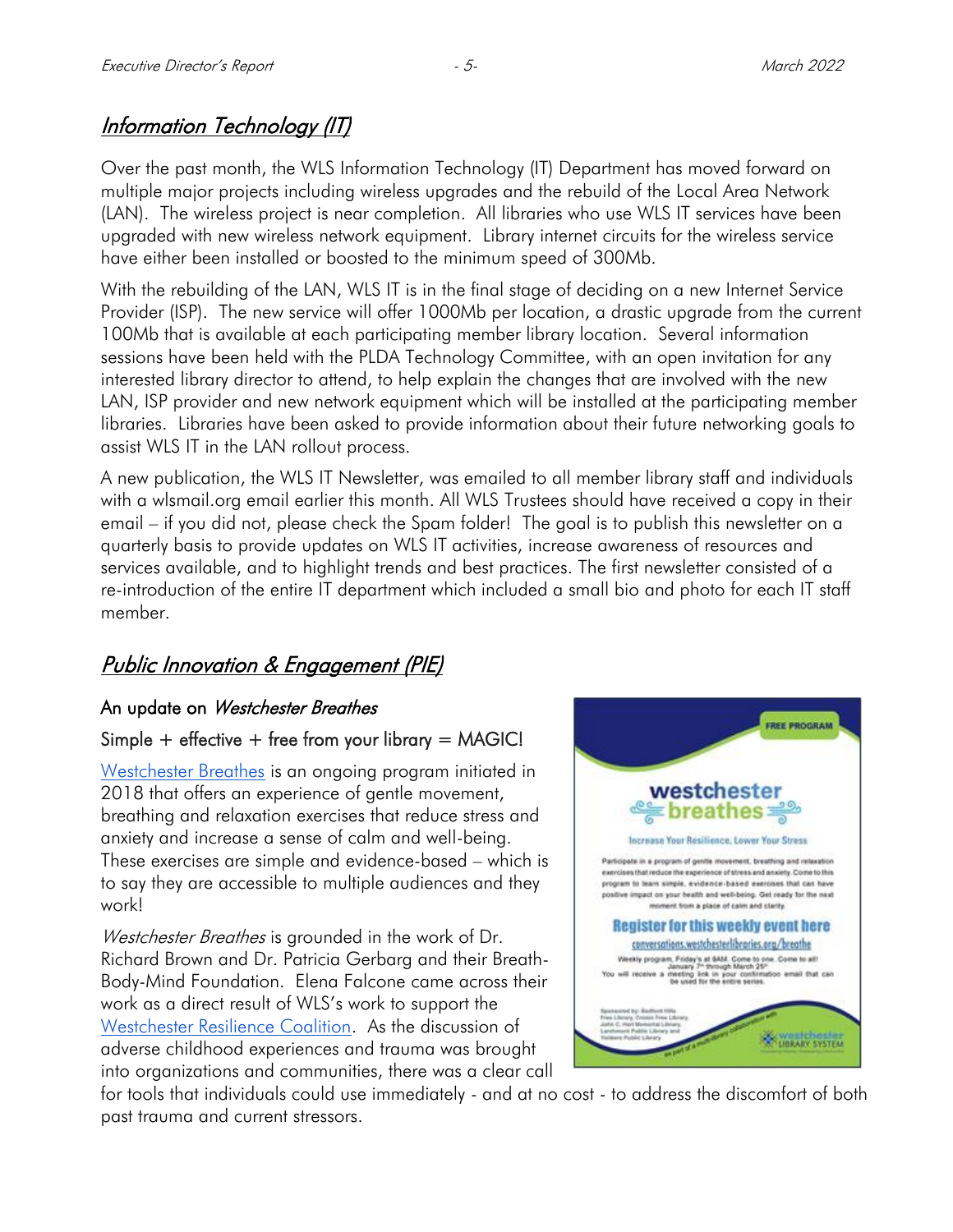In early 2018, Ms. Falcone began the work to become a Breath-Body-Mind (BBM) instructor. In the fall of 2019, WLS obtained funding to sponsor a 12-hour Introductory Workshop delivered by the two creators of the BBM practices at the Edith Macy Conference Center in Pleasantville, NY. This was followed in April 2020 (right amidst the pandemic) with the first-ever, fully Zoom-based Level 1 Teacher Training offered by the BBM Foundation. Throughout, we worked to recruit library staff and Resilience agency partners who could be instrumental in bringing these practices into the community as part of overall health and wellness offerings. Many participants were drawn from those who had attended Resilience Coalition events held in 2018 and 2019. In total, more than 100 participants were engaged in these events.

In support of the growing Westchester-based BBM community, we created a web resource to direct interested individuals and groups to practice resources, including videos, live online classes and printed materials such as the book written by the two doctors and available for loan from WLS - [The Healing Power of the Breath.](https://catalog.westchesterlibraries.org/eg/opac/record/3864685?query=the%20healing%20power%20of%20the%20breath;qtype=keyword)

*Westchester Breathes* continues to be an important offering to our communities. A librarian who participated in the teacher training began to offer classes at her library (Kudos Linda Ahern at Tuckahoe!) and several organizations invited Ms. Falcone to bring in custom program experiences to their staff and clients. A key focus was to help in addressing current stress due to the pandemic as well as exploring staff/client desire for ongoing wellness programming. This has been an especially rich exploration among reentry support groups (e.g., Coming Home Program, Probation), seniors (e.g., the County's Virtual Senior Center exploration), and those servicing individuals with disabilities (e.g., the ARC Westchester), as well as service agencies such as Southern and Northern BOCES and the Rockland Office for Disabilities.

Thanks to funding from the Hope for Youth Foundation, during the summer of 2021, several teens and young adults from ARC Westchester were sponsored to attend an Introductory Workshop. Three of those teens went on to obtain Level 1 Teacher Certification and can now lead their own workshops. Opportunities for bringing this program to youth continue to be explored.

Several libraries have been active supporters of *Westchester Breathes* classes throughout 2021 and 2022. The collaborative hosting and sponsorship has meant a reduced cost for the libraries and broad based promotion. We thank the following libraries: Bedford Hills, Croton-on-Hudson, John C. Hart Memorial/Yorktown, Larchmont, Mamaroneck, Somers, and Yonkers. Just in 2021, attendance at library-hosted events was close to 900. Additionally, White Plains Public Library invited Dr. Gerbarg and Dr. Brown to lecture in 2021; a return appearance is scheduled for March 28, 2022.

WLS continues to leverage private donations to offer classes and scholarships for training with two aims: 1) to provide yet another example of how libraries are there when you need them and 2) to support the health and wellness of the Westchester community. Additionally, we are featuring an approach to health and wellness that is particularly empowering—we can explain simply how and why these actions work, and individuals can provide the free guidance that individuals need to carry them forward on their own.

On April 21<sup>st</sup>, Westchester Breathes will be among the honorees of the Dr. Harold Keltz Distinguished Public Health Service award. We were nominated by Dr. Andrew Bell from the Westchester County Department of Community Mental Health. Generously, he noted in the nomination that "*Westchester Breathes* has reinvigorated our system of care at a time when it is most needed." Yet again, libraries come through for our communities!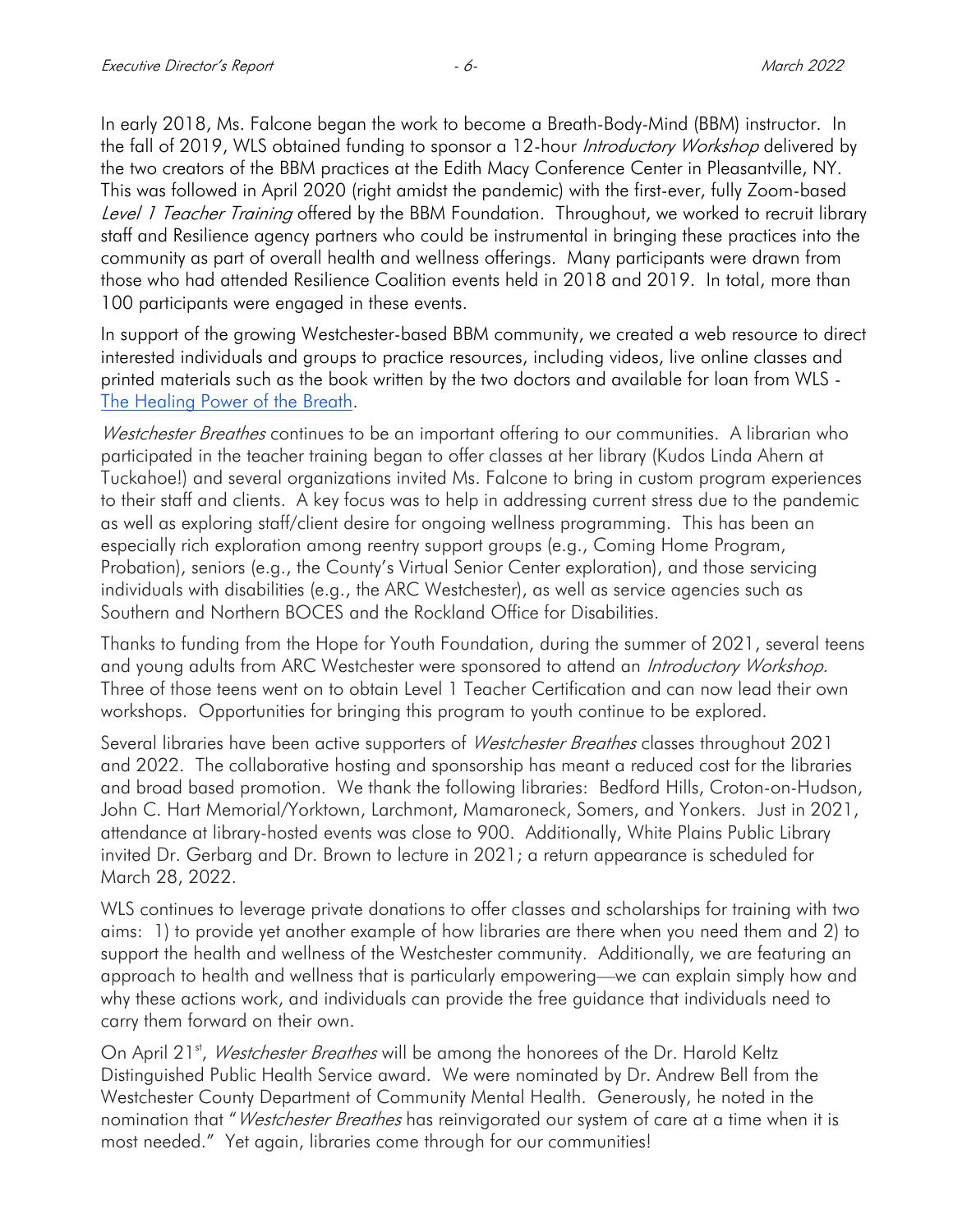### NonProfit Leadership Summit

WLS is a sponsor of the 2022 NonProfit Leadership Summit that will take place at Pace University on March 25th. Sponsoring organizations were also invited to customize web content for the summit's "virtual" presence. PIE's Megan Brown designed the content below that focuses on WLS outreach services.

The Summit, an annual event organized by the United Way of Westchester and Putnam, has as its theme collaboration and innovation for community building. In addition to the keynote speakers noted below, the event will feature TED-styled talks related to the theme from local leaders. There will also be a vendor expo and collaboration activities to engage the participants. Krishna Horrigan, Elena Falcone, and Dana Hysell Alongi will be staffing WLS's table.

The keynote speakers are Angela F. Williams, CEO of United Way Worldwide; Cristina Alesci, Chief Corporate Affairs Officer of Chobani and former CNN correspondent; and Areva Martin, a Harvard-trained civil rights attorney, advocate, nonprofit founder, television host, CNN legal and social issues commentator, and author.

This year's summit is a hybrid event, a strategy that is designed to widely expand access. Summit sponsors were invited to customize web content for the summit's "virtual" presence. PIE's Megan Brown designed the content below, which focuses on WLS's outreach services.